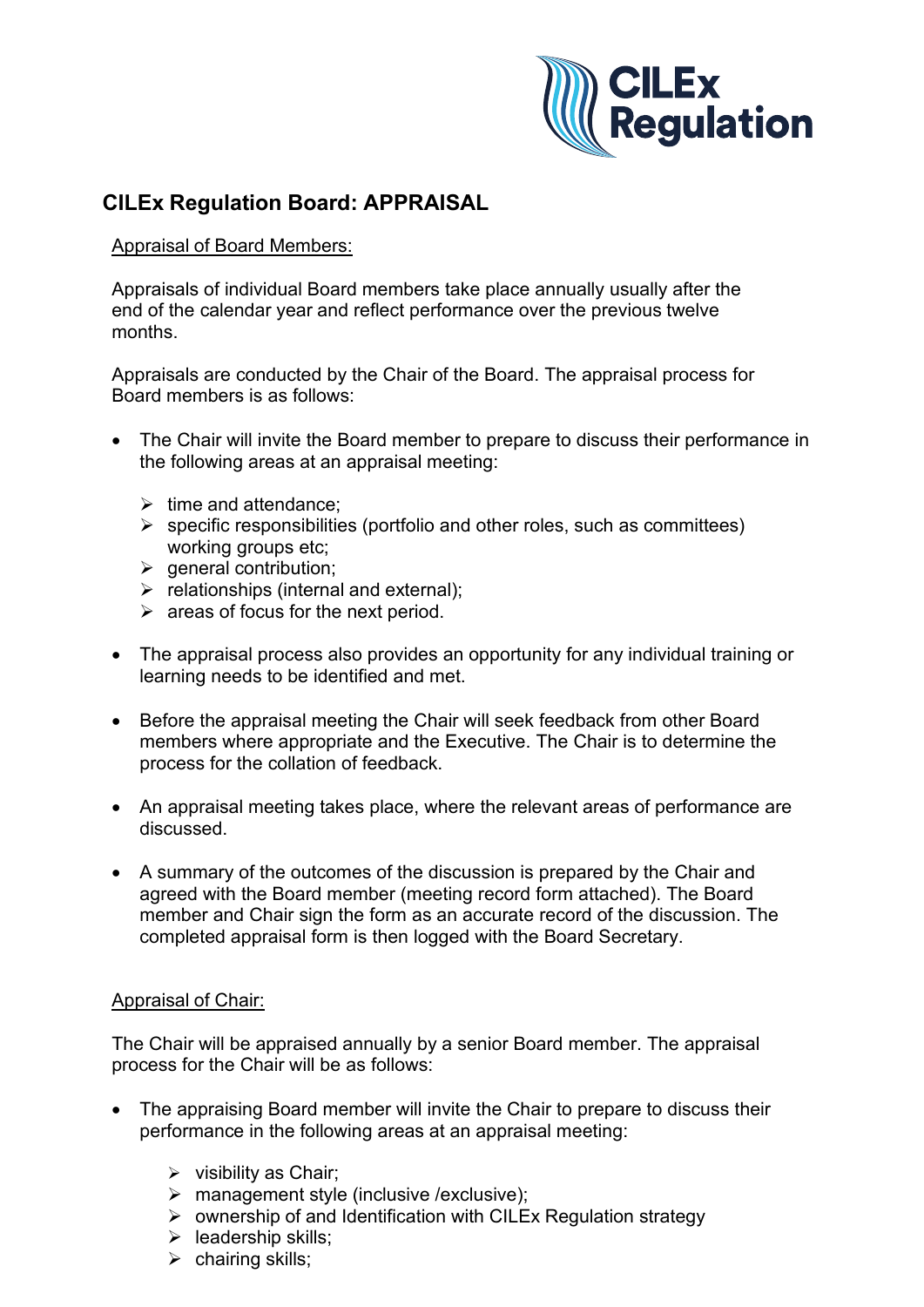- $\triangleright$  relationship (with Board members, executive and external stakeholders).
- The appraising Board member will seek feedback from other Board members, the executive and external stakeholders as appropriate. The appraising Board member will determine the process for collection of feedback.
- An appraisal meeting takes place, where the relevant areas of performance are discussed.
- A summary of the outcomes of the discussion is prepared by the appraising Board member and agreed with the Board Chair (meeting record form attached). The appraising Board member and Chair will sign the form as an accurate record of the discussion. The completed appraisal form is then logged with the Board Secretary.

### Education and training

Arrangements to support individual learning/training needs identified during the appraisal process will be supported by the Board Secretary. In addition, arrangements are made for Board members to receive briefing and training that may be required to assist them in undertaking their role, as required.

Approved by the Board 11 April 2018 Last reviewed: 17 May 2022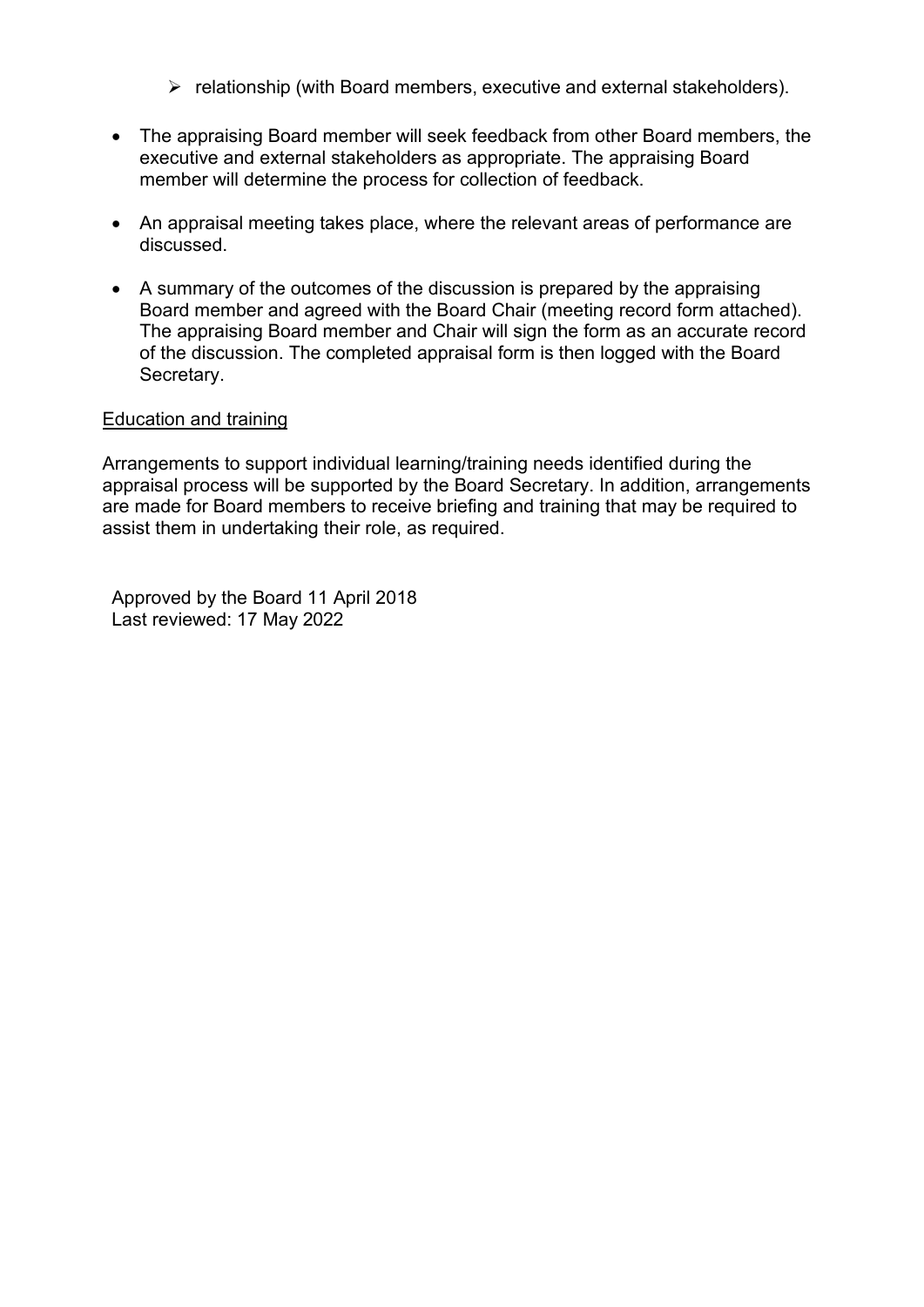

## **CILEx Regulation Board Member Appraisal**

| <b>Board Member</b><br>Name: |  | Date of Appraisal: |  |
|------------------------------|--|--------------------|--|
| Appraisal completed by:      |  |                    |  |

| Area for discussion:                                                                                                                                                                                                                                    |  |
|---------------------------------------------------------------------------------------------------------------------------------------------------------------------------------------------------------------------------------------------------------|--|
| <b>Time and</b><br>attendance:                                                                                                                                                                                                                          |  |
| <b>Specific</b><br>responsibilities:                                                                                                                                                                                                                    |  |
| <b>General</b><br>Contribution<br>Relationships,<br>$\bullet$<br>inspiring shared<br>purpose and<br>influencing for results<br><b>Strategic &amp; sharing</b><br>$\bullet$<br>the Vision<br>Holding to account &<br>$\bullet$<br>evaluating information |  |
| <b>Areas of focus for</b><br>the next period:                                                                                                                                                                                                           |  |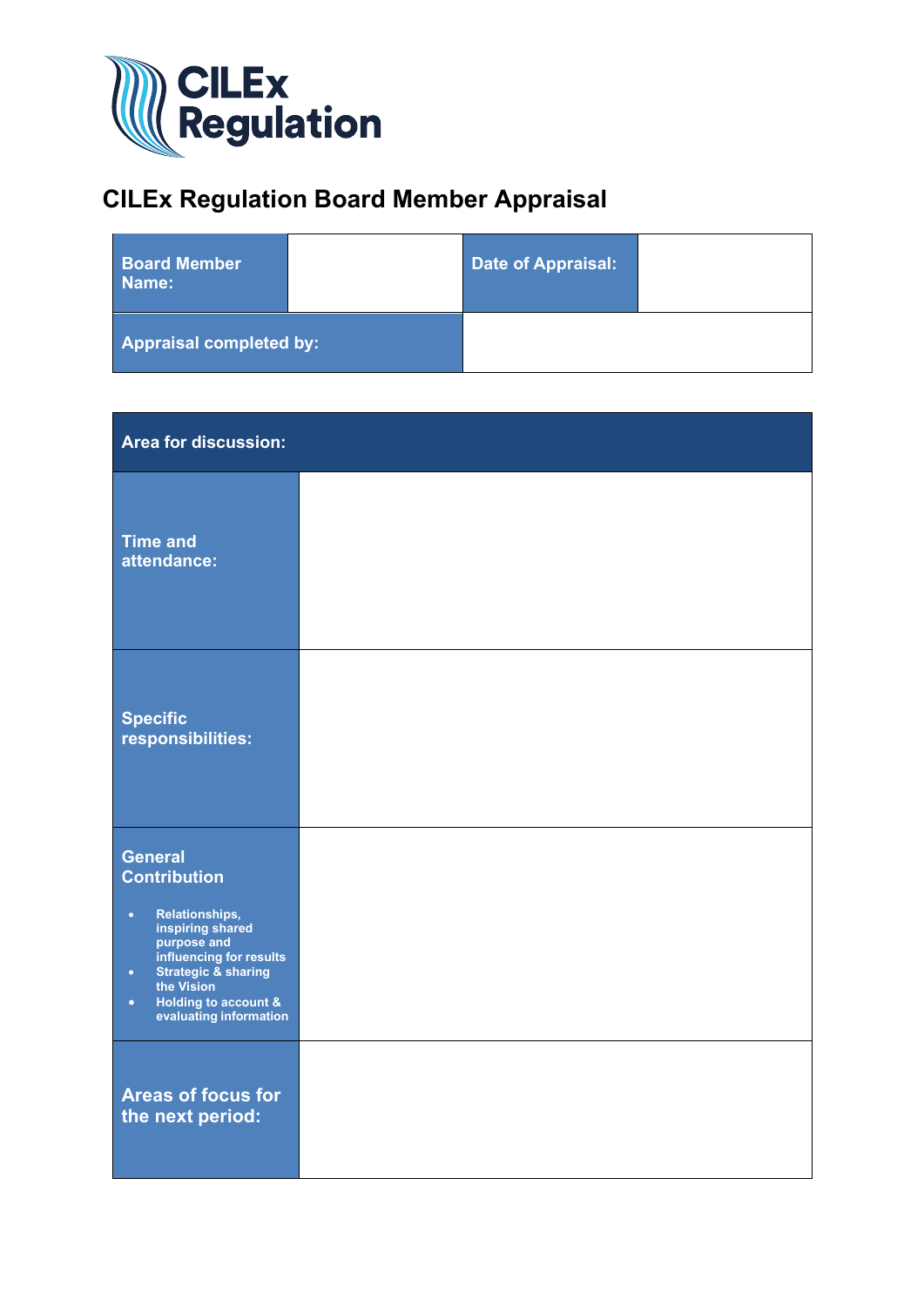| Reviewer Summary Comments: (to be completed by the Chair) |  |  |  |  |
|-----------------------------------------------------------|--|--|--|--|
|-----------------------------------------------------------|--|--|--|--|

### **Board Member Comments:**

| Board member signature: | Date: |  |
|-------------------------|-------|--|
| Chair signature:        | Date: |  |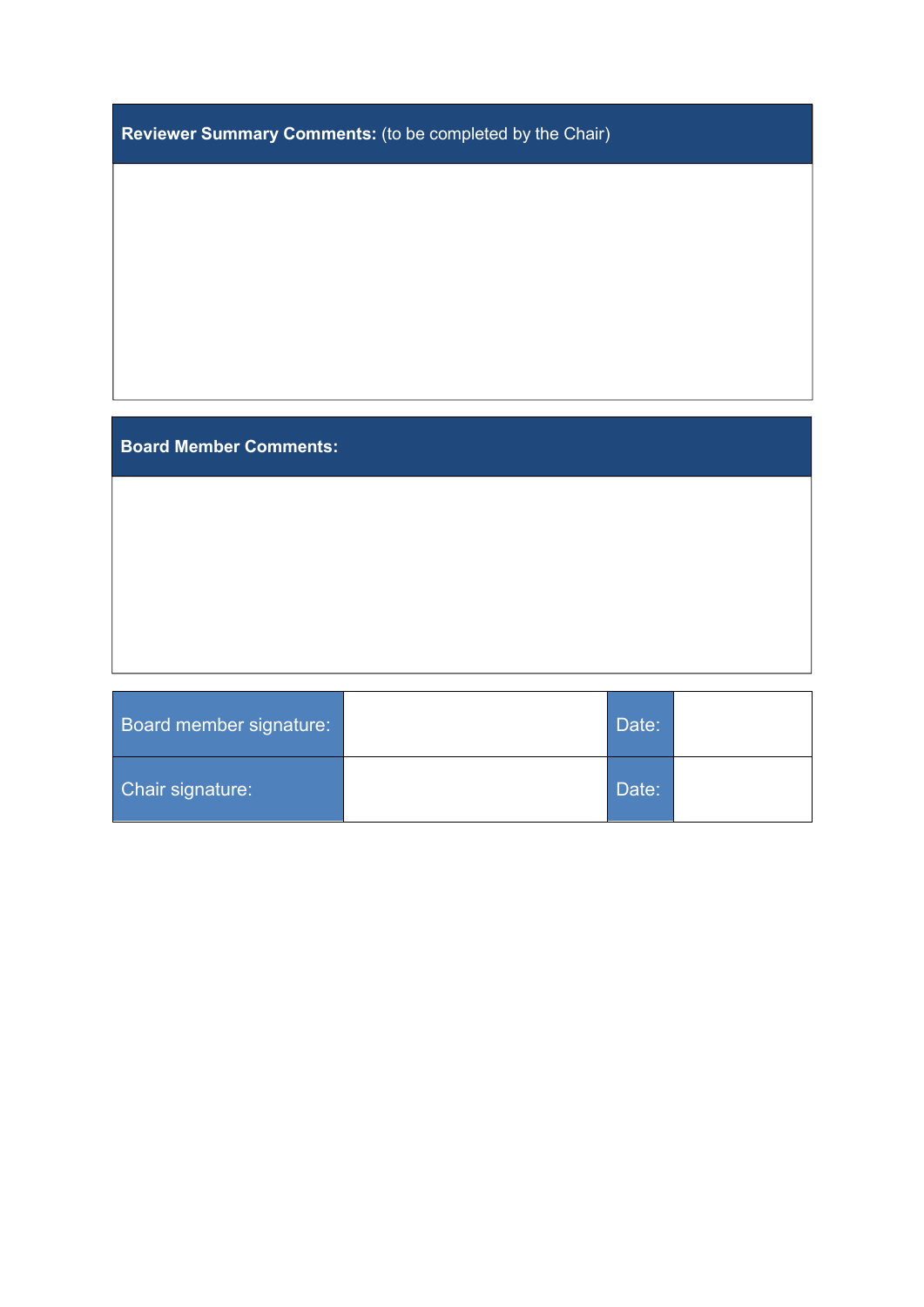

# **CILEx Regulation Chair Member Appraisal**

| <b>Chair Name:</b>             |  | Date of Appraisal: |  |
|--------------------------------|--|--------------------|--|
| <b>Appraisal completed by:</b> |  |                    |  |

| <b>Area for discussion:</b>                                                                                                                                                                                                                                                                                                                                                                              |  |
|----------------------------------------------------------------------------------------------------------------------------------------------------------------------------------------------------------------------------------------------------------------------------------------------------------------------------------------------------------------------------------------------------------|--|
| Leadership<br><b>Leadership skills</b><br>$\bullet$<br><b>Visibility as Chair</b><br>$\bullet$<br><b>Management style</b><br>$\bullet$<br>(inclusive /exclusive)<br><b>Upholding standards</b><br>$\bullet$<br>and modelling<br>behaviours<br><b>Strategic and sharing</b><br>$\bullet$<br>the Vision<br><b>Ownership and</b><br>$\bullet$<br>identification with<br><b>CILEx Regulation</b><br>strategy |  |
| <b>Chairing skills</b>                                                                                                                                                                                                                                                                                                                                                                                   |  |
| <b>Relationships</b><br><b>With Board members</b><br>$\bullet$<br><b>With Executive</b><br>$\bullet$<br><b>With external</b><br>$\bullet$<br><b>stakeholders</b><br><b>Team-building and</b><br>$\bullet$<br>shared purpose                                                                                                                                                                              |  |